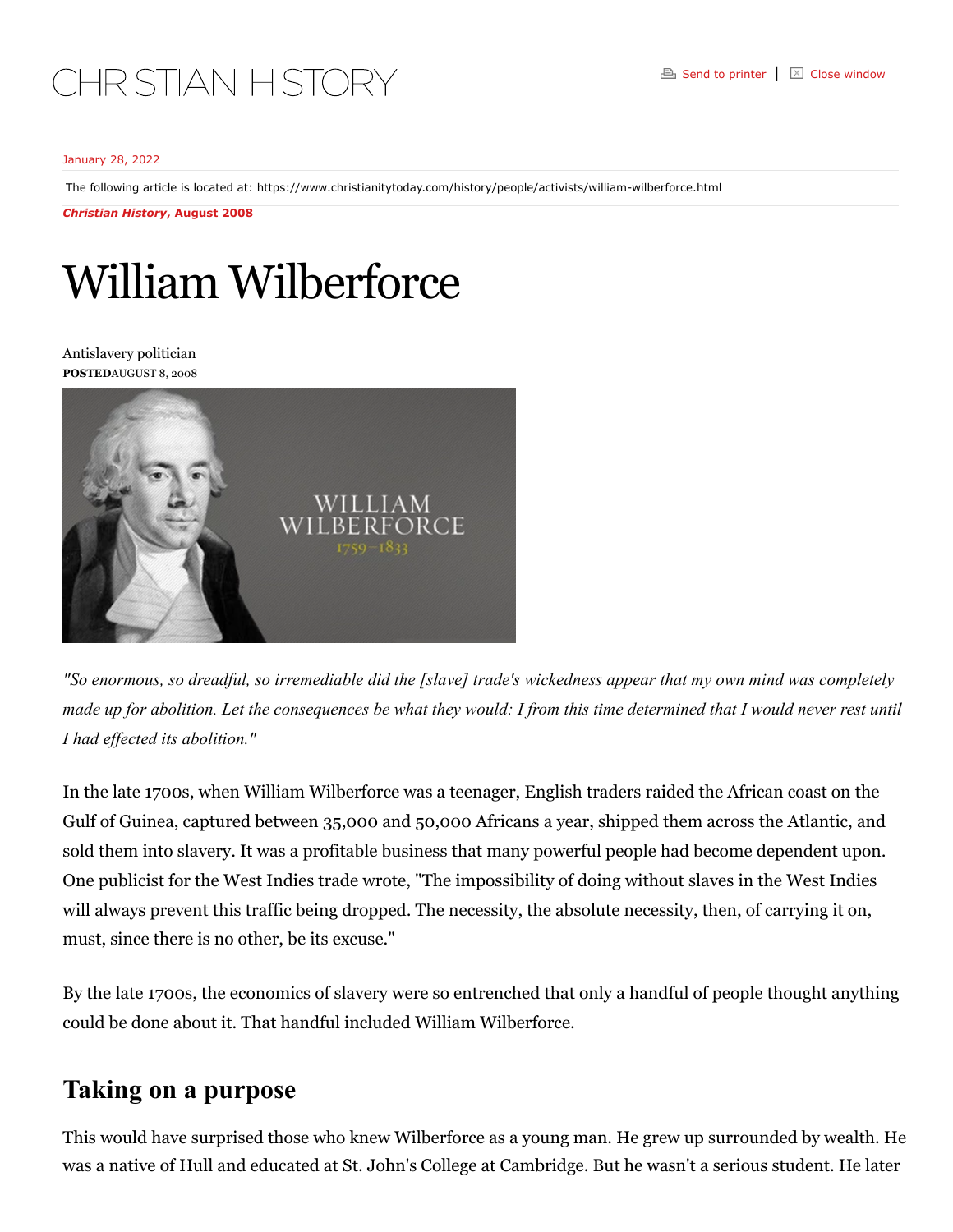reflected, "As much pains were taken to make me idle as were ever taken to make me studious." A neighbor at Cambridge added, "When he [Wilberforce] returned late in the evening to his rooms, he would summon me to join him…. He was so winning and amusing that I often sat up half the night with him, much to the detriment of my attendance at lectures the next day."

| <b>Timeline</b> |                                                 |
|-----------------|-------------------------------------------------|
| 1735            | George Whitefield converted                     |
| 1738            | John & Charles Wesley's evangelical conversions |
| 1742            | First production of Handel's Messiah            |
| 1759            | William Wilberforce born                        |
| 1833            | William Wilberforce dies                        |
| 1840            | David Livingstone sails for Africa              |

Yet Wilberforce had political ambitions and, with his connections, managed to win election to Parliament in 1780, where he formed a lasting friendship with William Pitt, the future prime minister. But he later admitted, "The first years in Parliament I did nothing—nothing to any purpose. My own distinction was my darling object."

But he began to reflect deeply on his life, which led to a period of intense sorrow. "I am sure that no human creature could suffer more than I did for some months," he later wrote. His unnatural gloom lifted on Easter 1786, "amidst the general chorus with which all nature seems on such a morning to be swelling the song of praise and thanksgiving." He had experienced a spiritual rebirth.

He abstained from alcohol and practiced rigorous self-examination as befit, he believed, a "serious" Christian. He abhorred the socializing that went along with politicking. He worried about "the temptations at the table," the endless dinner parties, which he thought were full of vain and useless conversation: "[They] disqualify me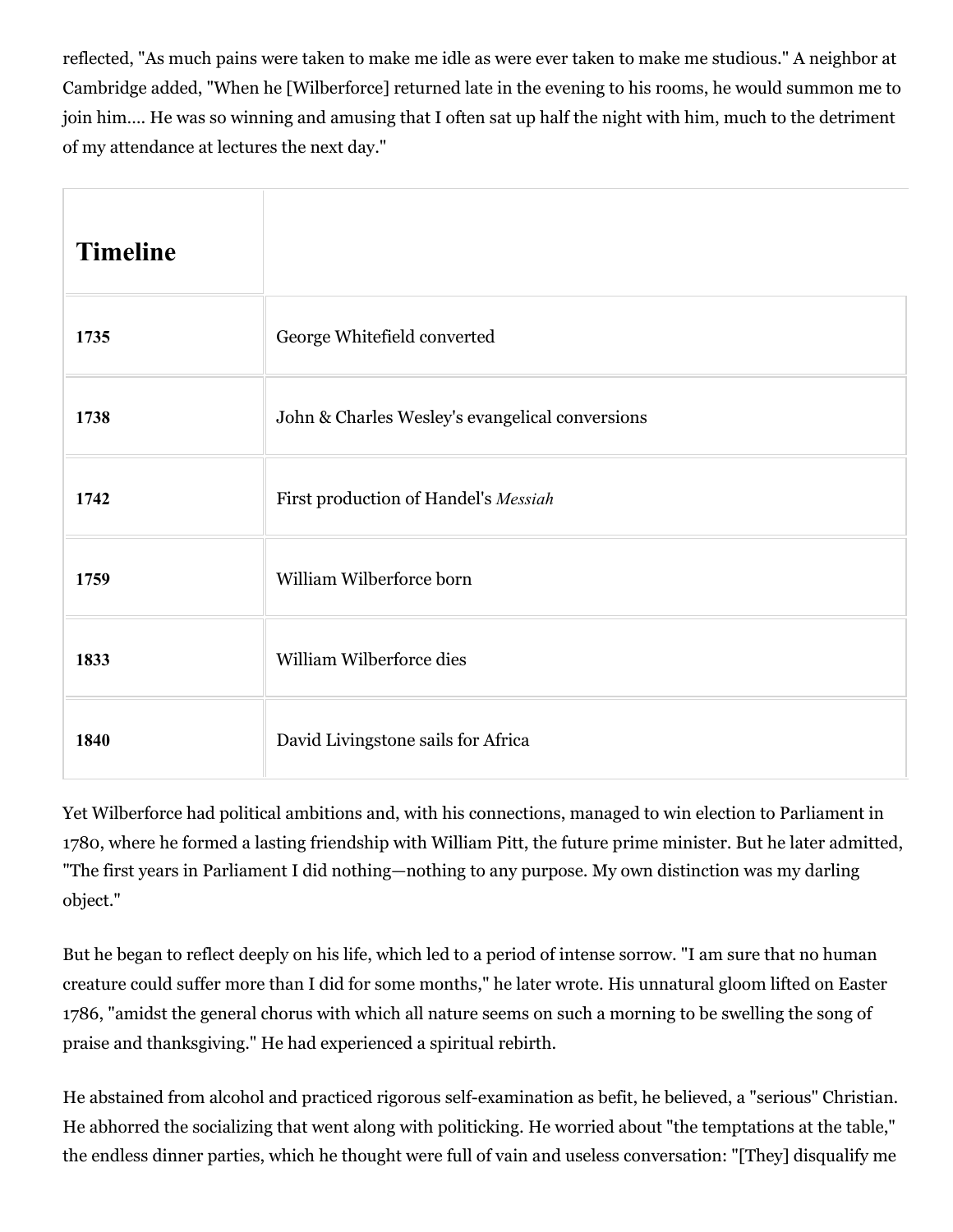for every useful purpose in life, waste my time, impair my health, fill my mind with thoughts of resistance before and self-condemnation afterwards."

He began to see his life's purpose: "My walk is a public one," he wrote in his diary. "My business is in the world, and I must mix in the assemblies of men or quit the post which Providence seems to have assigned me."

In particular, two causes caught his attention. First, under the influence of Thomas Clarkson, he became absorbed with the issue of slavery. Later he wrote, "So enormous, so dreadful, so irremediable did the trade's wickedness appear that my own mind was completely made up for abolition. Let the consequences be what they would: I from this time determined that I would never rest until I had effected its abolition."

Wilberforce was initially optimistic, even naively so. He expressed "no doubt" about his chances of quick success. As early as 1789, he and Clarkson managed to have 12 resolutions against the slave trade introduced only to be outmaneuvered on fine legal points. The pathway to abolition was blocked by vested interests, parliamentary filibustering, entrenched bigotry, international politics, slave unrest, personal sickness, and political fear. Other bills introduced by Wilberforce were defeated in 1791, 1792, 1793, 1797, 1798, 1799, 1804, and 1805.

When it became clear that Wilberforce was not going to let the issue die, pro-slavery forces targeted him. He was vilified; opponents spoke of "the damnable doctrine of Wilberforce and his hypocritical allies." The opposition became so fierce, one friend feared that one day he would read about Wilberforce's being "carbonated [broiled] by Indian planters, barbecued by African merchants, and eaten by Guinea captains."

## **Prime minister of philanthropy**

Slavery was only one cause that excited Wilberforce's passions. His second great calling was for the "reformation of manners," that is, morals. In early 1787, he conceived of a society that would work, as a royal proclamation put it, "for the encouragement of piety and virtue; and for the preventing of vice, profaneness, and immorality." It eventually become known as the Society for the Suppression of Vice.

In fact, Wilberforce—dubbed "the prime minister of a cabinet of philanthropists"—was at one time active in support of 69 philanthropic causes. He gave away one-quarter of his annual income to the poor. He fought on behalf of chimney sweeps, single mothers, Sunday schools, orphans, and juvenile delinquents. He helped found parachurch groups like the Society for Bettering the Cause of the Poor, the Church Missionary Society, the British and Foreign Bible Society, and the Antislavery Society.

In 1797, he settled at Clapham, where he became a prominent member of the "Clapham Sect," a group of devout Christians of influence in government and business. That same year he wrote Practical View of the